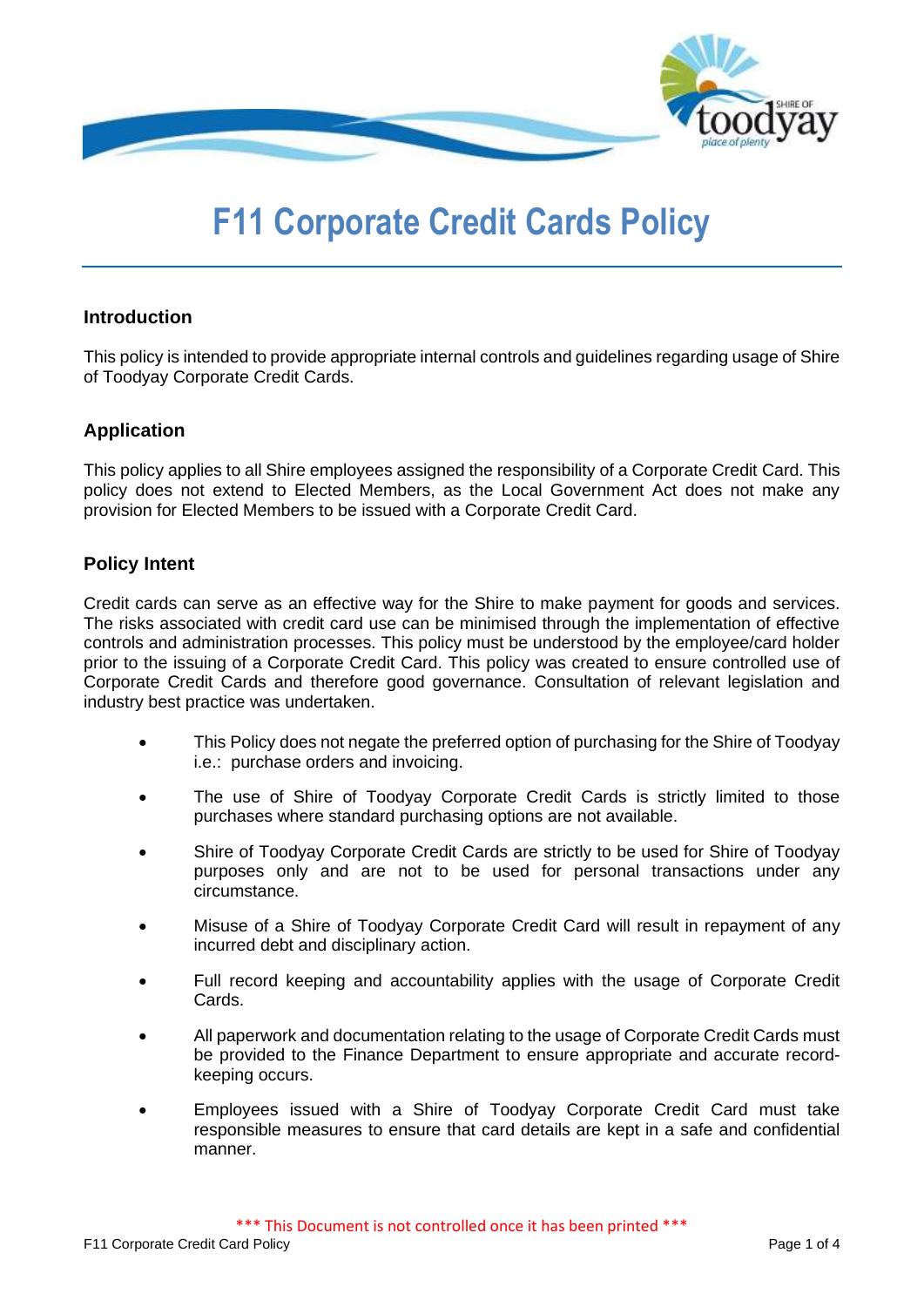Shire of Toodyay Corporate Credit Cards are issued as follows:

| <b>Position</b>                                         | Limit \$  |
|---------------------------------------------------------|-----------|
| <b>Chief Executive Officer</b>                          | 10,000.00 |
| Manager Planning & Development                          | 5,000.00  |
| Manager Corporate & Community Services                  | 5,000.00  |
| <b>Manager Assets &amp; Services</b>                    | 5,000.00  |
| Community Emergency Services Manager (Emergencies Only) | 2,000.00  |

- No alteration to credit card limits may be made without the approval of Council.
- No additional credit cards may be requested without the approval of Council.
- No change to the use of credit cards may be made without the approval of Council.
- Shire of Toodyay Corporate Credit Cards are not to be used to pay employee utility accounts. Such accounts are to be paid for by the employee and as part of their contract and/or salary package be reimbursed.

## **1. Legislation**

The impacts of the use and control of corporate credit cards are related to the following sections of the *Local Government Act 1995*:

- Section 2.7(2)(a) and (b) requires the council to oversee the allocation of the local  $(a)$ government's finances and resources and determine the local government policies.
- (b) Section 6.5(a) requires the CEO to ensure that there are kept, in accordance with regulations, proper accounts and records of the transactions and affairs of the local government.

Local Government (Financial Management) Regulations 1996 11(1)(a) requires local governments to develop procedures for the authorisation of, and the payment of, accounts to ensure that there is effective security for, and properly authorised use of cheques, credit cards, computer encryption devices and passwords, purchasing cards and any other devices or methods by which goods, services, money or other benefits may be obtained.

### **2. Purchases and Use of Corporate Credit Cards**

Credit Cards shall only be used for purchasing goods and services on behalf of the Shire and in circumstances when the issue of a Purchase Order Number from the Shire is not accepted or appropriate.

Under no circumstances are they to be used for personal or private purposes or for the withdrawal of cash through a bank branch or any automatic teller machine. Expenditure which is deemed to be for personal or private purposes must be declared by the card holder and will need to be refunded to the Shire.

Where purchases are made by facsimile, over the telephone or on the internet, an invoice should be requested to support the purchase. Most internet transactions provide this ability and any telephone or facsimile communications provide the opportunity to make such a request. If no invoice or receipt is available, as much detail about the transaction should be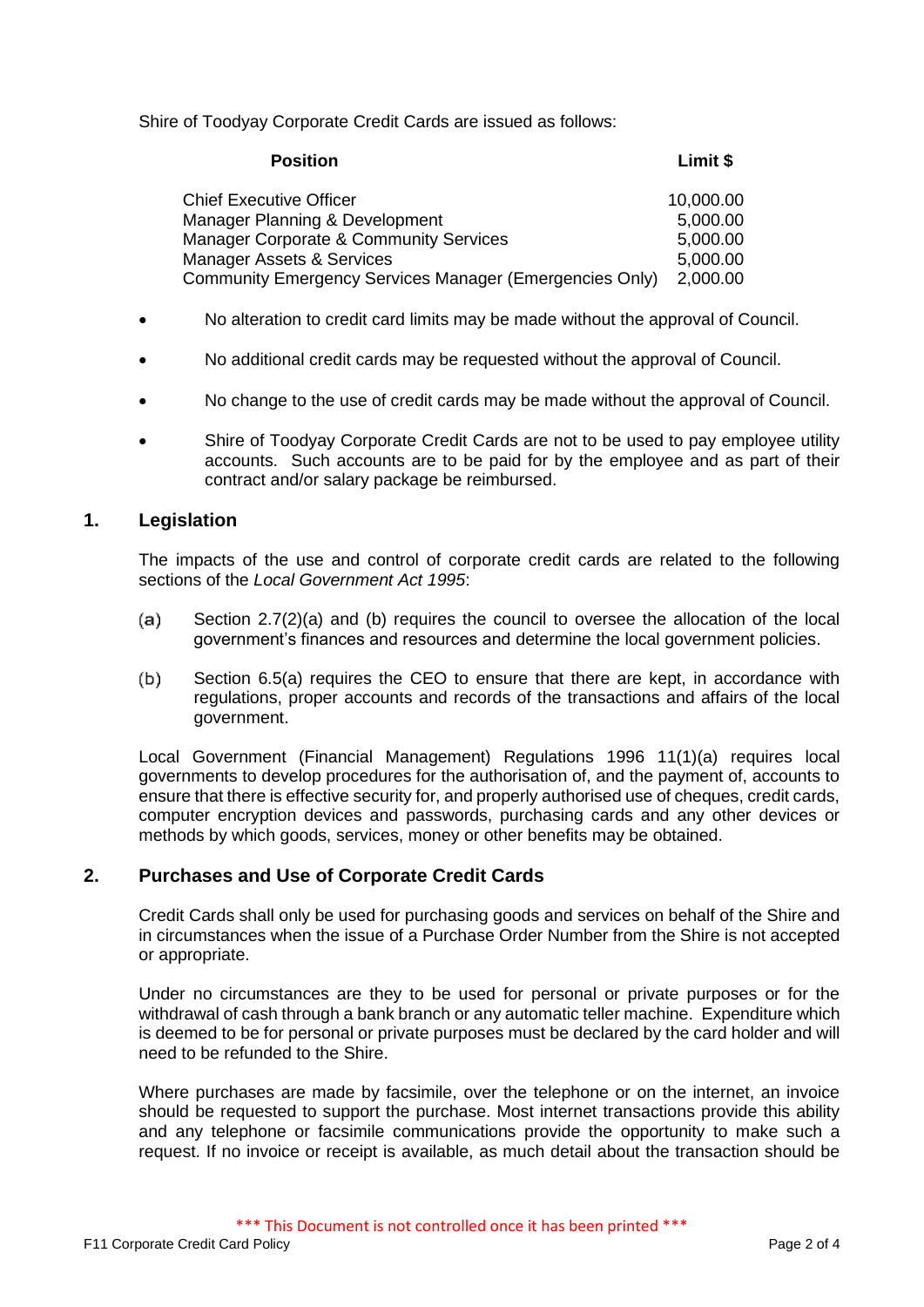recorded and used to support the payment when required. (Date, Company, Address, ABN, amount any GST included).

### **3. Payments**

- All paperwork must for credit card purchases must be returned to the Corporate (a) Services Unit within 7 days of expenditure.
- $(b)$ There will be a monthly account statement that will be provided to the respective cardholder to certify statement and they will also be required to check all invoices/receipts for transactions. All paperwork must be returned to Corporate Services Unit within 7 days of receiving statement.
- $(c)$ Once the cardholder has returned the statement, it must be signed by CEO. The Corporate Services Unit will be required to review the Chief Executive Officer's statement.
- $(d)$ All invoices/receipts must include the suppliers ABN, amount and whether GST applies, and a brief description of goods and services purchased.

### **4. Card Lost or Stolen**

Cards that are lost or stolen must be reported immediately by the cardholder to the issuing bank. At the earliest opportunity, written notification must also be given to Corporate Services Unit so that the cancellation of the card may be confirmed and a reconciliation of the card account from the date the card was lost or stolen may be performed.

### **5. Misuse of Corporate Credit Cards**

Cards which show unreasonable, excessive or unauthorised expenditure will be subject to audit and may result in the withdrawal of the card from the cardholder.

## **6. Return of Cards**

When the Chief Executive Officer or other Officer cease to occupy a position that is authorised to be issued with a corporate credit card (either through internal transfer, retirement, resignation or conclusion of service contract) they must return the card to Corporate Services Unit at least one week prior to vacating the position so that the card may be cancelled and the account settled.

### **7. Corporate Services Business Unit Responsibilities**

The Corporate Services Unit is responsible for arranging the issue of the Corporate Credit Card on advice from the Chief Executive Officer. The Corporate Services Business Unit's responsibilities in relation to the Corporate Credit Cards include:

- $(a)$ Arrange the issue/cancellation of the Corporate Credit Cards.
- Process payment of card expenditure on receipt of the card statement from the Bank.  $(b)$
- $(c)$ To keep cardholders informed of any changes to policy and procedures on the use of the Corporate Cards.